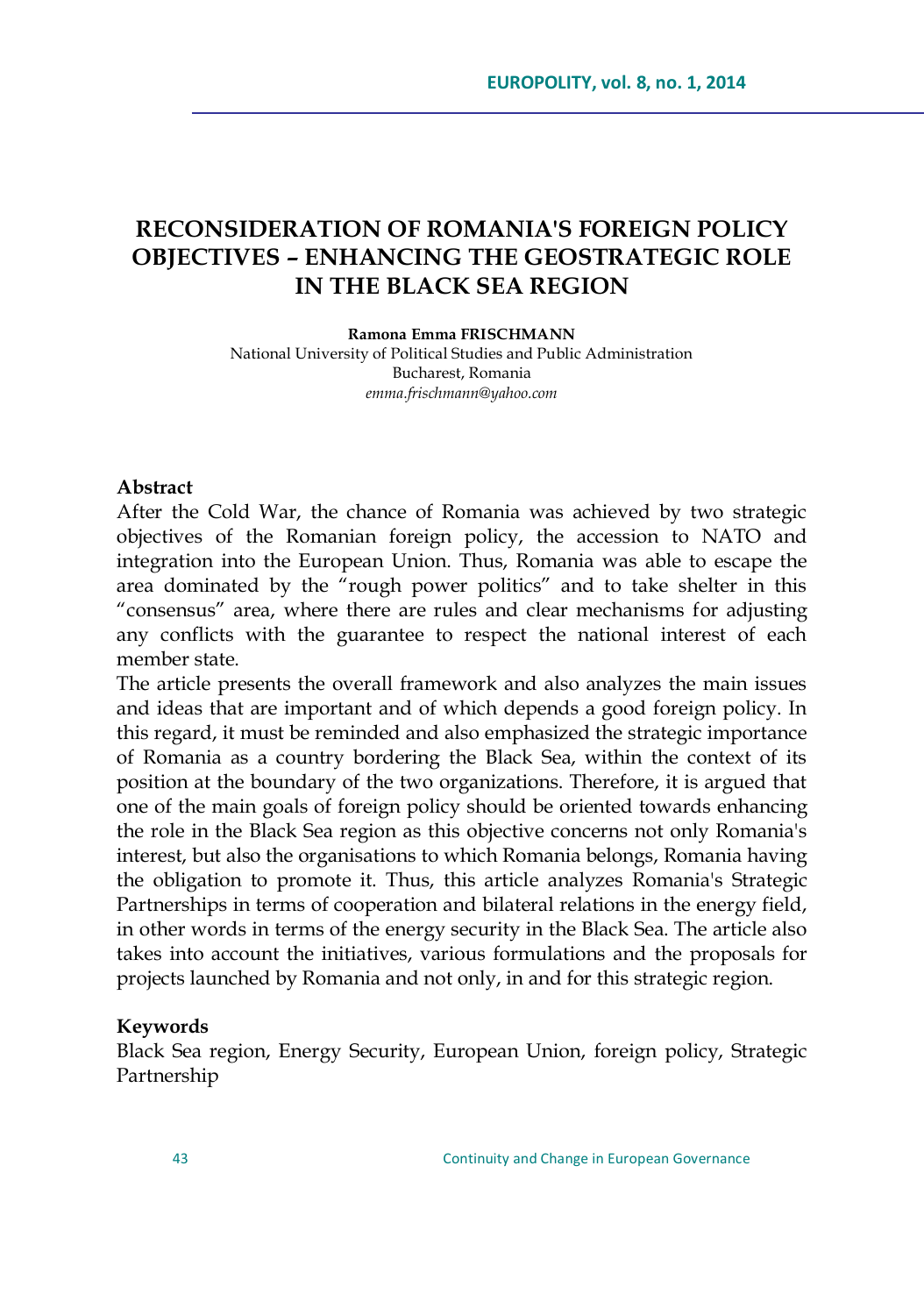## **1. INTRODUCTION. DEFINING THE FOREIGN POLICY AND THE IMPORTANCE OF THE BLACK SEA REGION**

The MFA"s (Ministry of Foreign Affairs) mandate is to assure the exercise of the external policy of the Romanian state, according to the national interests and Romania"s status as a member of the European and Euro-Atlantic structures (Ministry of Foreign Affairs 2014). Thus, the External and Security policies must be understood from the point of view of Romania"s membership in the European Union (EU) and in the North Atlantic Treaty Organization (NATO).

Romanian diplomat Nicolae Titulescu used to say: "Give me a good internal policy and I will give you a good external policy" (Rădulescu 2013). This means that a state can't have a successful external policy if it doesn't have a successful internal policy, a statement that can be further applied in the case of the EU. The meeting of the European Council from December 2013 discussed the need of common External and Security policies and common tackling of issues in the field of Defence. The question asked according to the mentioned facts is: has Romania a good domestic policy?

The Black Sea is a region characterized by complex evolutions, which presents both security risks and opportunities. Therefore, Romania's efforts must have a goal to reduce the risks and increase the opportunities (Diaconescu 2012). The followings will provide arguments for the need of consolidation of Romania's geo-strategic role in the Black Sea region, as an essential objective of the external policy.

#### **2. INITIATIVES LAUNCHED IN THE BLACK SEA REGION**

It is a fact that the appearance of the EU in the Black Sea region led to the initiation of new proposals, integrating projects and regional cooperation. In March 2007, 3 months after the accession of Romania and Bulgaria in the EU, the Romanian rapporteur Roberta Anastase launched the project called Black Sea Synergy. Romania has been successful in promoting the Black Sea Synergy, which was a form of cooperation between the EU and the Organization of the Black Sea Economic Cooperation (BSEC), the most important organization in the region. But the Russian-Georgian war in 2008 blocked the development of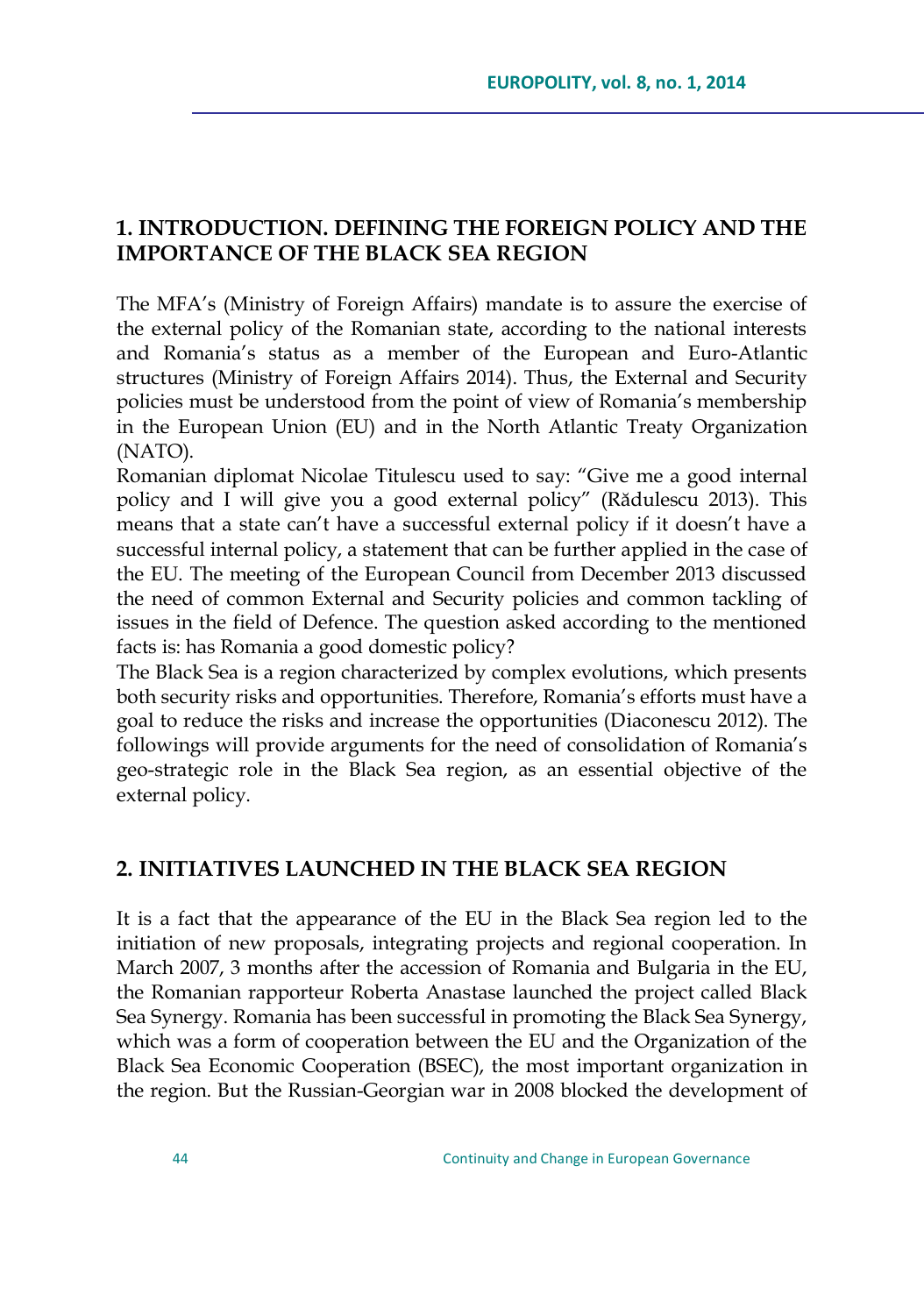this project below its potential. Also, the actual revised form of the Black Sea Strategy is the result of the contribution of another Romanian rapporteur, Traian Radu Ungureanu (Chifu 2013, 145, 154).

The main objective of the Black Sea Synergy is to strengthen the cooperation in the Black Sea region with the beneficial involvement of the EU. It provides the guide lines for the proposal of any pragmatic cooperation projects between the states in the region and the EU in the fields of democracy, human rights, good governance, border management, frozen conflicts, energy, transport, environment, maritime policy, fishing, commerce, migration, education, research and development (Ministry of Foreign Affairs 2014). Romania backs up the need to pass in a stage of real transposing of the differentiation and complementarity principles between the Black Sea Synergy and the multilateral dimension of the Eastern Partnership, according to the political statements assumed at the EU level. The two European initiatives, currently at the stage of implementation of all the projects and recommendations within the networks developed under their aegis, both regional and macro-regional, can lead to shaping a regional identity recognized at EU level.

BSEC was founded in 1992 and still remains a useful frame for dialogue and for the stimulation of mutual trust between the member states through both its wide range of activities and its structure. BSEC also sets the basis for a future enrolment in more ambitious projects. Romania was actively involved in sustaining and strengthening BSEC and also in continuing the reform process in the organization, developing in the same time relations of cooperation with the EU and other regional initiatives (Ministry of Foreign Affairs).

Another initiative launched in the Black Sea region, is represented by the Forum for Partnership and Development launched by Romania in 2007 which included governmental, non-governmental and business dimensions (Chifu 2013, 144). Although it had relevant achievements in the field of environmental and civil protection, among them being also the Black Sea Trust of the German Marshall Fund, this initiative has never materialized through a second edition.

The states from the Black Sea region, Caucasus and Central Asia succeeded in constituting the International Fund for Cooperation and Partnership of the Black Sea and the Caspian Sea (BSCSIF) with its headquarters in Bucharest and which concerns the promotion of regional cooperation in a more inclusive concept than the one of the extended region of the Black Sea. From 2009 the concept of cooperation Black Sea – Caspian Sea began to be developed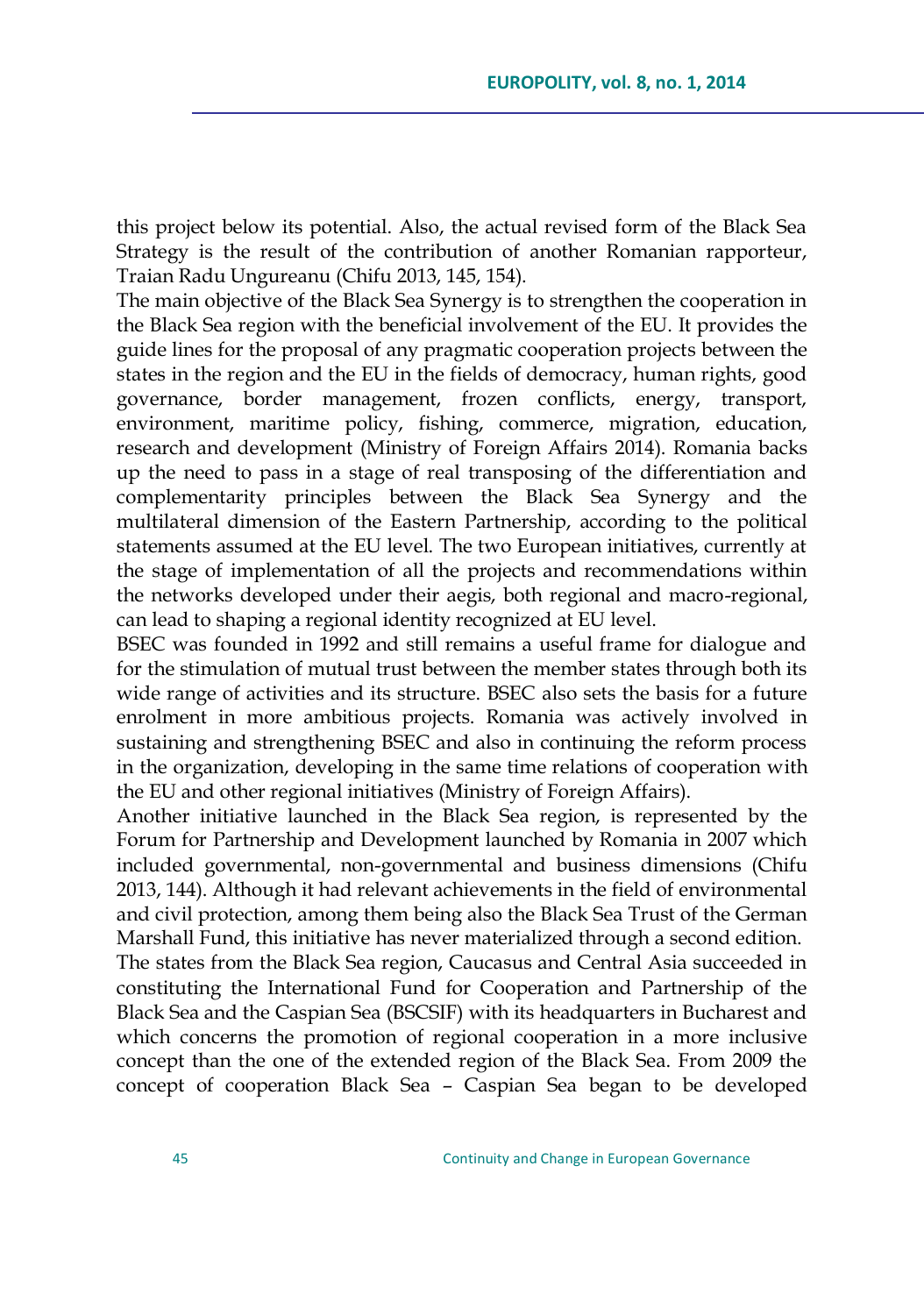cohesively and inclusively through a series of projects which promote the cooperation between the countries from the region. In this context, Romania"s endeavour for maintaining very good relations with Georgia, Azerbaijan, Turkmenistan and Kazakhstan materialized through the launch of Azerbaijan – Georgia – Romania Interconnector (AGRI). The refinement of the concepts, the materialization of the concept of Extended Region of the Black Sea as a concept of complex security was determined by the entrance of the EU in this area and its soft power (Chifu 2013, 145, 155).

### **3. STRATEGIC IMPORTANCE OF THE BLACK SEA REGION – ENERGY SECURITY**

#### **3.1. Strategic Relevance of the Black Sea Region for NATO**

Being localized in the immediate neighbourhood of NATO, it"s natural for this area to benefit from an increased attention from the Alliance. Fields as maritime situational awareness, energy security or the response to other asymmetrical security provocations offer the possibility of an increased involvement of NATO in the mutual benefit of the states from the region and from the Alliance (Senate – the Department of External Parliamentary Relationships, Documentary file NATO).

The 48th paragraph stipulates, as a continuity of the Bucharest NATO Summit, the importance of the Black Sea for the Security of the Alliance. Maintaining this area into the primary fields of concern is in the interest of Romania and it represents a further security warranty for the Romanian state.

During the Chicago Summit of May 20th-21st 2012, NATO undertook once again through the 52nd paragraph responsibilities in the fields of the energy security, of energy supply, of the diversification of the routes and the sources of supply with energy resources, which it considers to be of a critical importance (Chifu 2013, 111-112). NATO will focus on the aspects in which it can bring an added value, especially in the defence of the critical infrastructure and of the energy transport routes.

One of Romania's goals as a NATO member is supporting NATO role in providing stability, as a promoter of reforms and regional cooperation in the immediate vicinity of Romania (Balkans and the Black Sea area). As the Black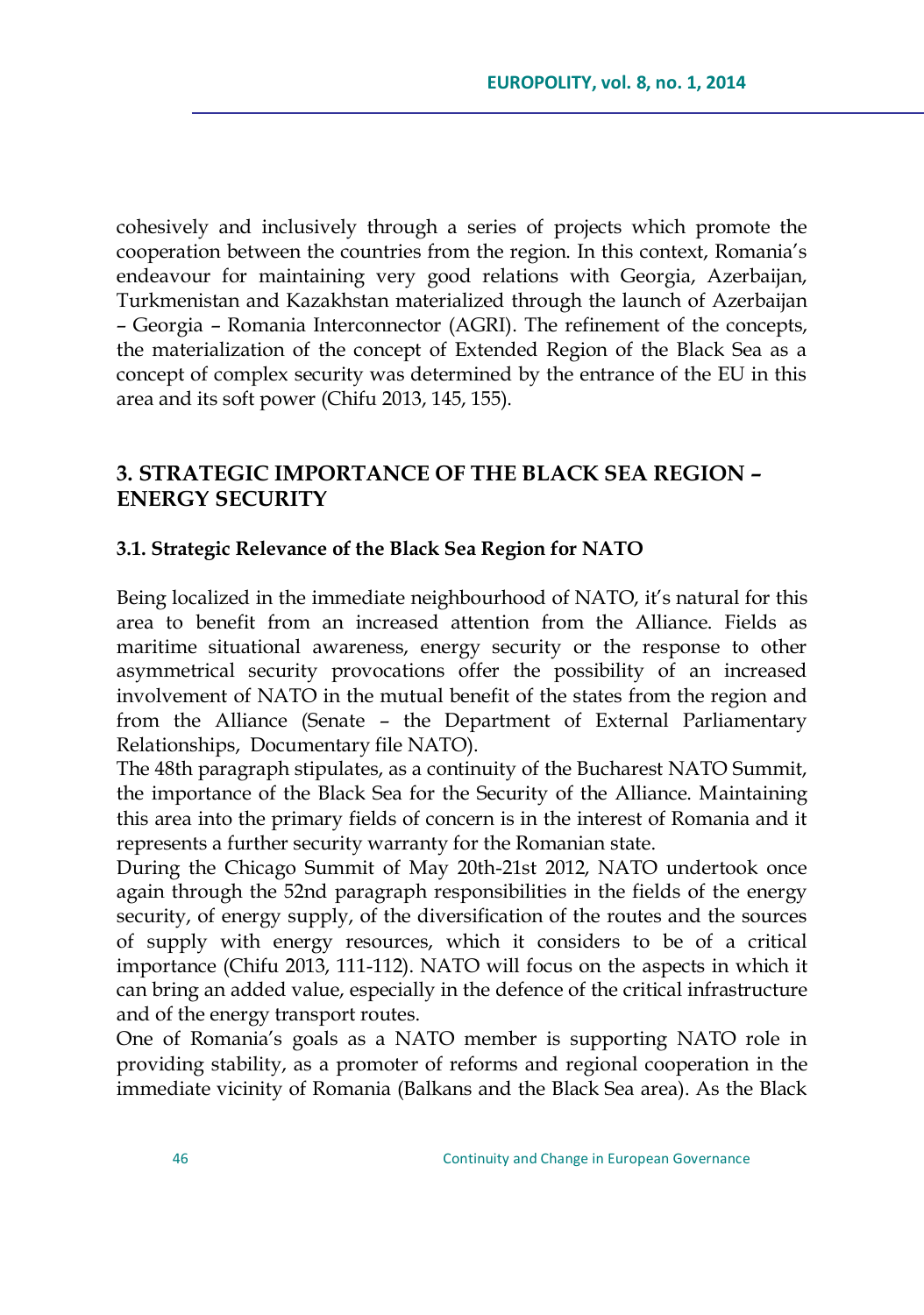Sea region, being a part of Europe and a bridge to Central Asia and Afghanistan, is important for the Euro-Atlantic stability, Romania will join the efforts of coastal states to enhance the regional security (Ministry of Foreign Affairs 2014).

There are two principal trends regarding the allied states positions concerning the role of NATO in the field of energy security. One is formed by Poland, Czech Republic, Bulgaria, Lithuania and Romania, these being the states which supported the necessity of an ambitious role for NATO in the field of energy security. The other is formed by France, Germany, Norway and Greece, states which consider that this field is of the competence of the national authorities or other international authorities, better suited than NATO and which have at their disposal more suitable instruments for intervening. USA maintained its supporting role towards the first allied group, preferring a reliance role in this issue. On an intermediary position are situated states like Italy, Netherlands, Denmark and Estonia (Senate – The Department of External Parliamentary Relations, Documentary file NATO).

### **3.2. Strategic Importance of the Black Sea Region for the European Union**

An important aspect that must be mentioned and which demonstrates the importance of this area for the EU is related to the conflicts from the extended region of the Black Sea: former frozen conflicts in the Georgian regions Abkhazia and South Ossetia occupied and unilaterally recognized by Russia after the Russian – Georgian war of 2008; the conflicts from Ukraine, Trans-Dniester and Nagorno-Karabakh, but also the conflicts from Northern Caucasus and the Crimea situation (Chifu 2013, 76-77).

Due to the geographical position, to the role it can have in the transport of hydrocarbons and energy resources, the Black Sea is considered an area of strategic interests, assuring not only the energy security of Romania, but also contributing substantially from this point of view at the EU level (Chifu 2013, 51). The capacity of approach, innovation and the established relations are Romania's chance to contribute with an added value to its partners and allies. Thus, there are three categories of relevant relationships in this field: the Strategic Partnership with Turkey, the relationship with the Caucasus states and with the states from Central Asia. In the followings these will be presented according to the MFA's official information.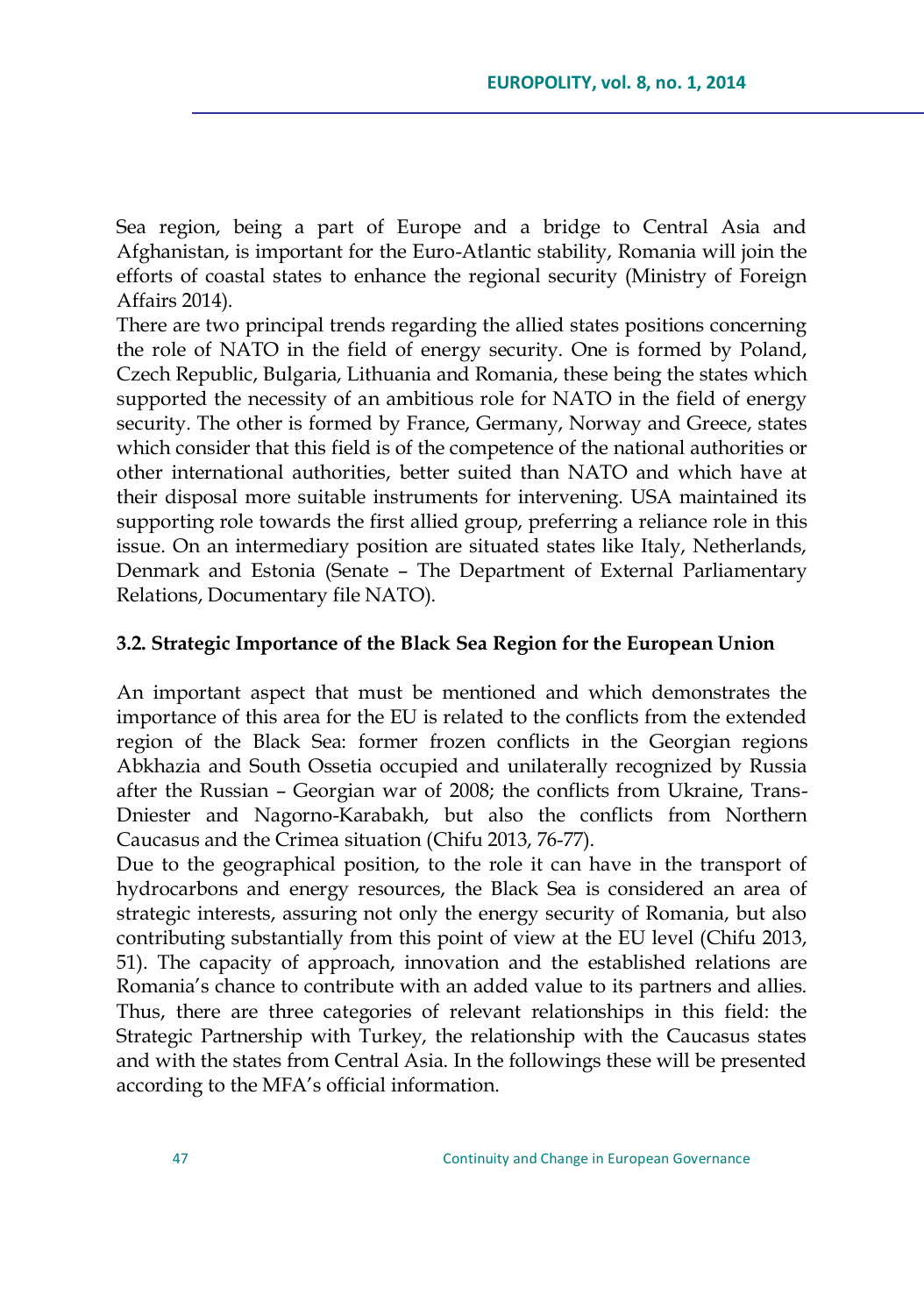#### 3.2.1. *Relations and Strategic Partnership*

Concerning the relationship with Turkey, Romania recognizes Turkey's major role in the Black Sea, in the stability of the extended Middle East, in the NATO frame (the second army of the Alliance) and as a model of Muslim Sunni modern state. The Romanian-Turkish Strategic Partnership signed in 2011 contributes at the consolidation of the bilateral rapports in the economy and energy fields and also in the field of cooperation in a series of sectoral domains. In August 2012 the negotiations for the text of the Action Plan for the implementation of Romania – Turkey Strategic Partnership were finalized. Subsequently, after the signing, the sectoral dialogue was intensified with the purpose of the elaboration and the implementation of projects in domain like economy, energy, transport, internal affairs, defense, culture, education, social affairs and tourism (Chifu 2013, 41).

According to a press release of MFA, on April 15th of current year there was a meeting between the State Secretary, Bogdan Aurescu, and Turkmen External Minister's first adjunct, Vepa Hadjiev. During the consultation, the State Secretary for Strategic Affairs, Bogdan Aurescu, emphasized the necessity of the intensification of the common actions for realizing the project of the Black Sea – Caspian Sea International Transport of Goods Corridor, convening with the Turkmen side actions for this purpose. Subsequently he underlined the importance of the cooperation between the ports of Constanța and Turkmenbașî, which would facilitate the access of Turkmenistan's energy resources and goods on the European market, but also the success of some regional projects of cooperation in the area (Ministry of Foreign Affairs 2014).

The relationship with the Caucasus states is important from the point of view of energy security, of the capacity of production and transit and also of the geographical position. Romania supports the sovereignty, the independence and the territorial integrity of the three Caucasian states. Georgia is of a major strategic importance for the Euro-Atlantic community because loosing the democratic and pro-occidental orientation of Georgia equivalents with loosing the Black Sea and the transit corridor Central Asia-EU (Chifu 2013, 51).

Azerbaijan is a pivotal state relevant in the production and in the transit from alternative sources and on alternative routes of hydrocarbons. The main element of the Strategic Partnership between Romania and the Republic of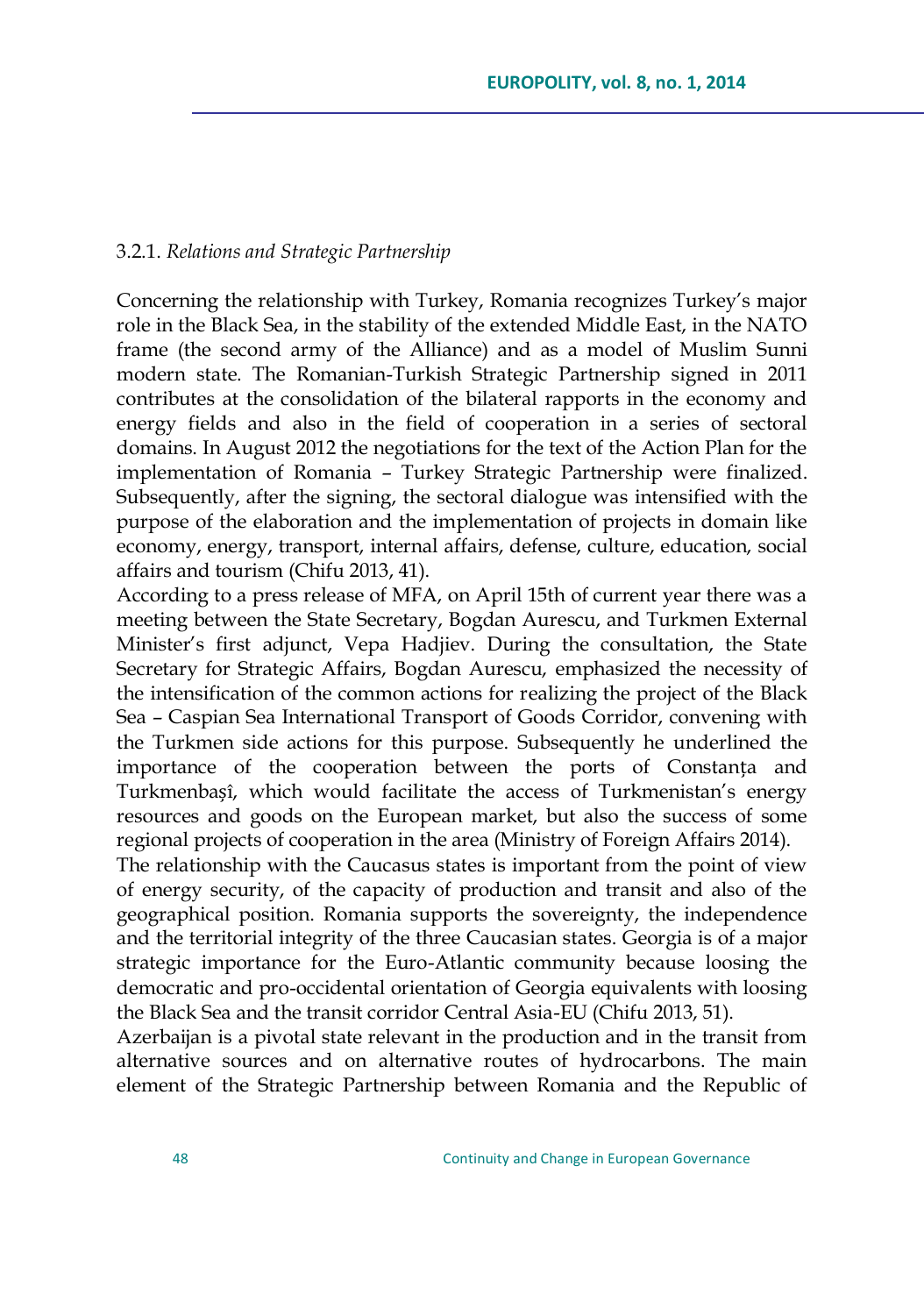Azerbaijan is constituted by the cooperation in the energy field. The first targeted is the PEOP Project (Constanţa-Trieste), which will contribute to the increase of the EU energy security through the connection of the Caspian oil with the European market on a direct and secure line. As it was mentioned subsequently, Romania's endeavour for the maintaining of very good relations was concretized also through the AGRI Interconnector which follows the delivery of natural gas and petroleum from the Caspian Sea Area towards Romania, under a liquefied form, on the route Azerbaijan-Georgia-Romania (Ministry of Foreign Affairs 2014). The AGRI Project aims to capitalize the natural resources of Azerbaijan, Georgia"s position as a transit country, the strategic position of Romania in terms of assuring direct access of Azerbaijan"s natural"s gas to Europe and also the potential of Hungary as a liaison element with Central Europe's gas market (Ministry of Foreign Affairs 2014).

Concerning the relationship with the Central Asian states, Romania has a General Partnership with Turkmenistan which develops starting from the dimension of an energy strategic partnership. Turkmenistan has unexplored and unexploited hydrocarbons reserves with special relevance in the global energy equilibrium. Moreover, Turkmenistan has appreciable potential in delivering gas through the Trans-Caspian pipeline towards Azerbaijan and further through the AGRI Project (Chifu 2013, 42, 51).

Kazakhstan is a state that plays a major role of equilibrium in the region. From a commercial point of view, Romania is for Kazakhstan the most important partner from Central and Eastern Europe. KazMunaiGaz"s ownership of 100% of Rompetrol"s shares means that this is the greatest Kazakh investment in all the EU space. Kazakhstan has an important role in the process of the diversification of the sources and the transport routs of the Caspian energy towards Europe, as part of the process of assuring energy security. Thus, Romania remains interested in implementing energy projects in the framework of AGRI, encouraging the participation of Kazakhstan in accomplishing the possibilities of transporting the Caspian energy in the frame of the Southern Corridor (Chifu 2013, 42).

It can be said that for all the European states this Corridor has a particular importance, as it represents diversified sources and alternative transport routes, all related to the viability of this project and accessing the energy resources of the Caspian Sea in other ways than through the monopolized Russian route.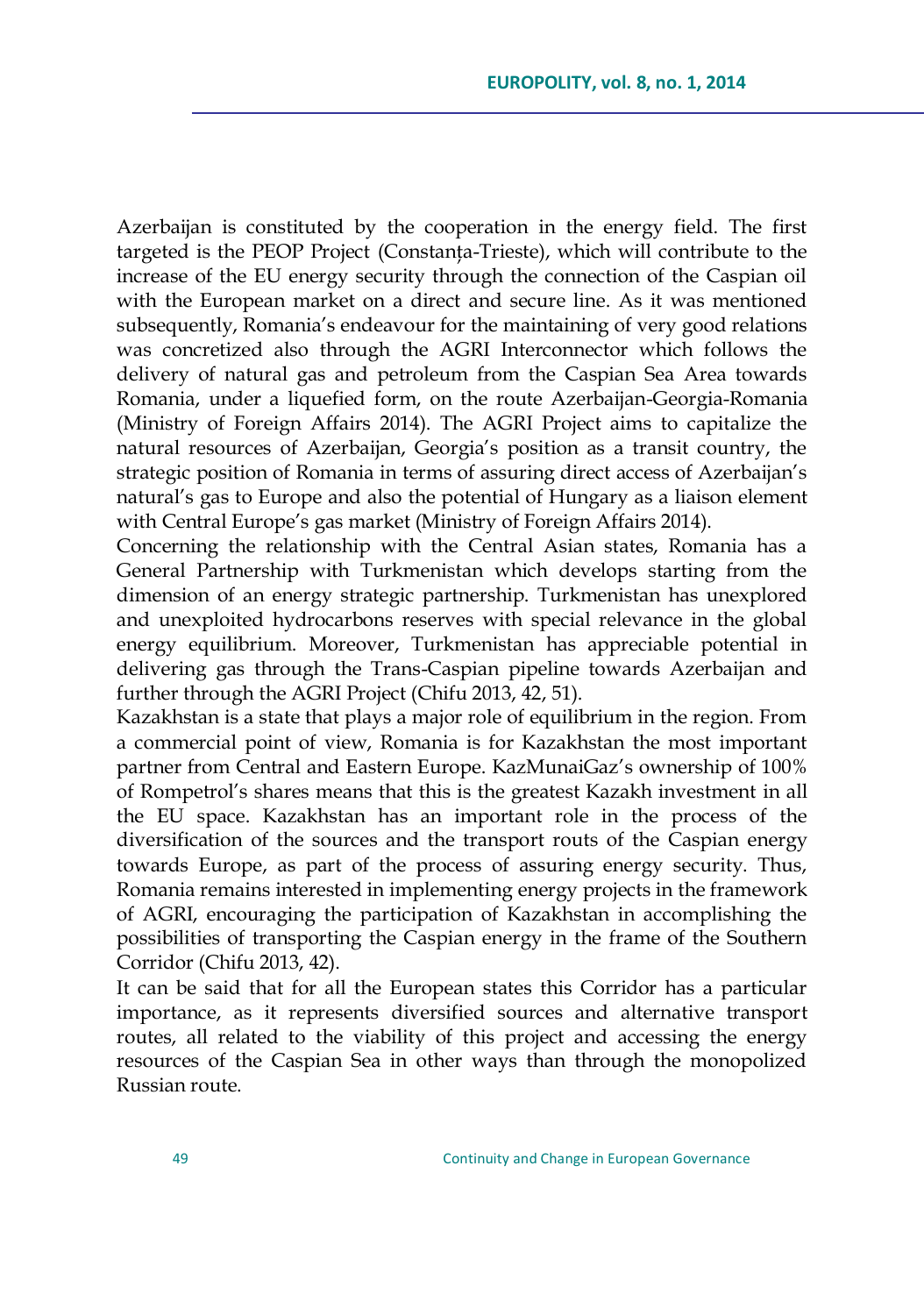#### 3.2.2. *Pipelines and energy security*

The Russian – Ukrainian gas crisis, which took place in January 2009, damaged directly the interests of the EU members, demonstrating once again that the energy is a political tool for Russia. It was the 19th incident of this kind and the 3rd major incident after the Russian – Belarusian petrol crisis from 2005 – 2006 and the Russian – Ukrainian gas crisis from 2006 – 2007. As a result of the crisis the idea of a European Energy Security Policy was created, in order to avoid the dependency and for compensating undelivered quantities that could occur in the case of another cessation in the supply of the EU member states with energy resources (Chifu 2013, 79).

From a geological point of view, the natural gas reserves constitute the main potential of the Black Sea Basin. In order to develop new gas sources there are three strategic directions for Romania: enhancing the productivity of the mature conventional deposits through the application of new extraction technologies; the exploitation of the new discoveries from the continental shelf of the Black Sea; the development of the gas-bearing clays deposits – shale gas (Dudău 2014).

It must be mentioned that from an energy capacity point of view, Romania is better prepared than Bulgaria to face a crisis, a fact which is due to its internal production and to the interconnections with the European Union network, while Georgia relies on Azerbaijan and Armenia on Russia (Chifu 2013, 148). According to BP Statistical Review (2013), in 2012 the proven natural gas reserves were of 100 billion cubic meters (cbm) and the oil reserves were of 100 million tons; both representing half of the reserves in 1992. The annual gas production is of 10.9 cbm and the consumption is of 13.5 cbm. For oil, the annual production is of 4.1 million tons at a consumption of 8.8 million tons. The aggregate rate of dropping in the hydrocarbons reserve is of 10% per year, which means that, in the absence of supplementary resources, the dependency from gas imports will increase in the next 10 years from less than 20% in the present to as much as 50% (Dudău 2014).

The most important project of the external energy policy of Romania, the Nabucco gas pipeline, failed definitely in June 2013, when the competition for the Azeri gas transport towards the EU was won in favour of the TAP project (Trans Adriatic Pipeline). The Southern Gas Corridor (SGS) will connect the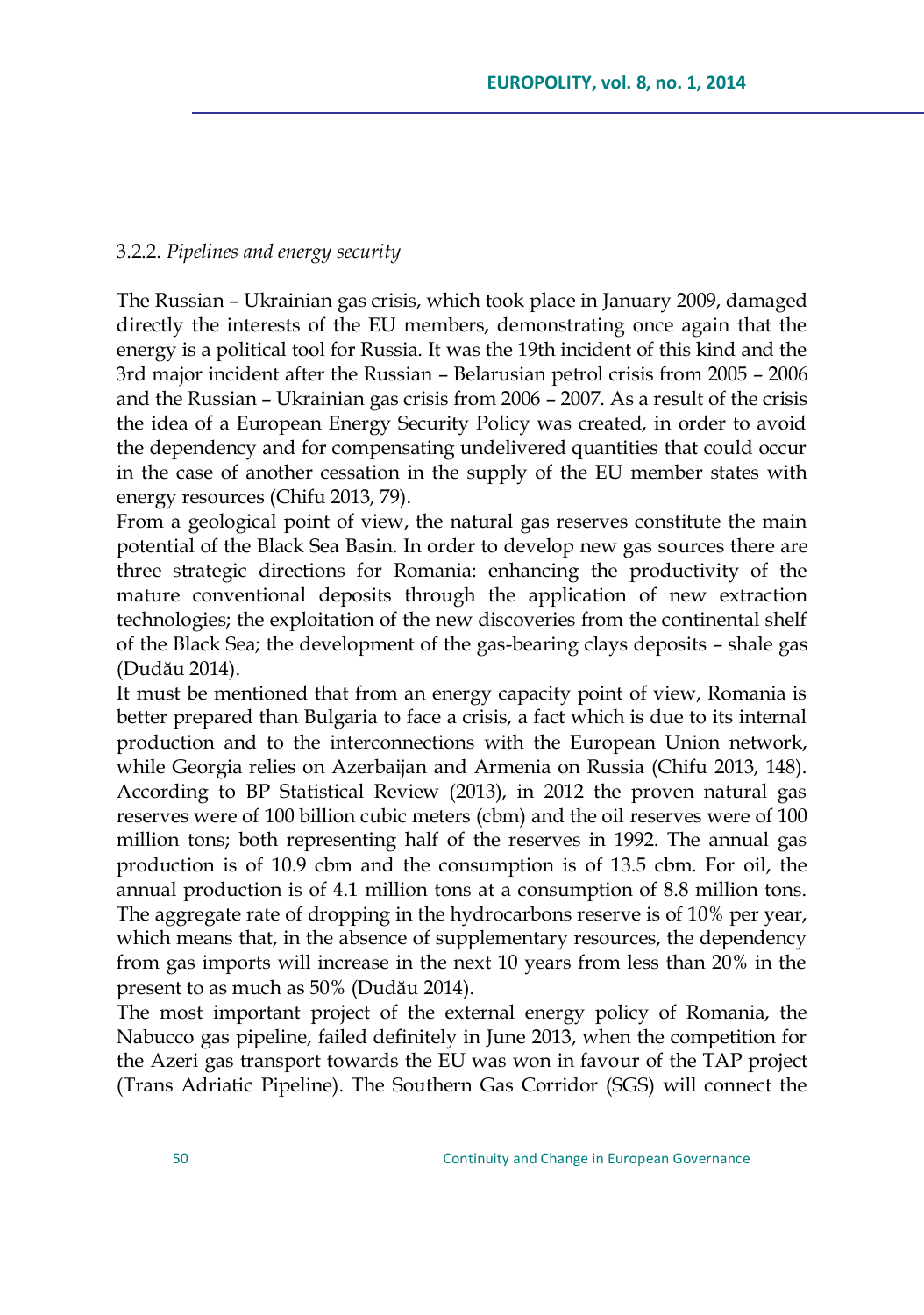Caspian Basin with southern Italy through Turkey, Greece and Albania. The decision was mostly commercial, in the detriment of the strategic necessities of Eastern Europe. Even so, Romania disposes of sufficient internal and external possibilities to increase its energy security.

Another project in connection with Romania"s energy security is South Stream. This was conceived in 2007 as a response to Nabucco and it represents the idea of a gas pipeline of a great capacity (63cbm/year) that is meant to transport Russian gas through the Black Sea towards Austria and Italy, crossing South Eastern Europe. Subsequently, in the context of the "gas wars" between Russia and Ukraine, South Stream became also a tool for diplomatic-political pressure over Kiev, threatened with the useless of his enormous transport system and gas deposits. After the completion of the North Stream gas pipeline through the Baltic Sea, South Stream might play a similar role of Ukraine's "ring road" through the Black Sea.

The most important states (from a geostrategic, political and economic point of view) involved in the South Stream project are Italy, Germany and France (Gulunga 2012).

For Romania, South Stream might represent, in the next years, another natural gas source accessible through the Bulgaria-Romania Interconnector. If a few years ago South Stream represented a risk of deepening the energy dependency by a monopolistic exporter, the structural transformations of the European gas markets create favourable conditions for a new Russian gas pipeline to be, just like that, a new source of energy in a competitive trading environment, contributing, in fact, to the general flowing of the market. In December 2013, the European Commission asked that the six bilateral contracts signed by Russia with the EU member states regarding the South Stream building to be renegotiated and aligned to the liberalization standards of the Third Energy Package.

#### 3.2.3. *The Russian Federation Stand*

The Russian Federation manifests the greatest interest for South Stream, being the one that initiated the project by the Gazprom Company means. In the framework of this project, Russia tries to apply more geostrategic interests of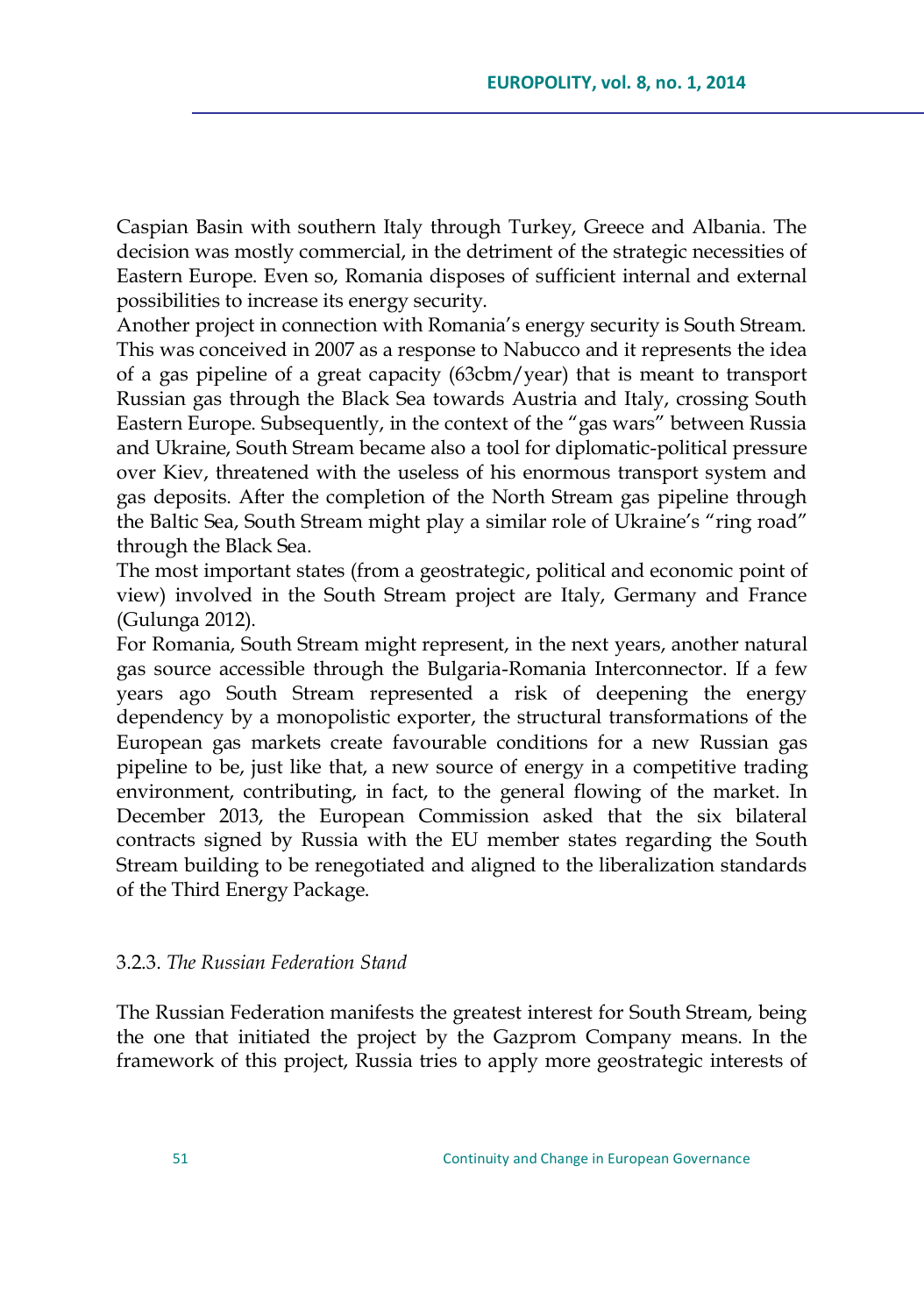dependency on the regions and the countries that are involved directly or indirectly to the South Stream.

In connection with the Caspian Sea and Central Asia, Russia tries, by the South Stream pipeline means, to regain the lost influence trying also to counterbalance Turkey and Iran, which are engaged in establishing some influence in the Caspian Sea - Central Asia region, taking advantage of the retreat of the Russian power. Building a new gas pipeline with a big enough capacity (63 billion cubic meters per year), which will fuel, in a great part, the Caspian Sea region, Russia makes the countries from this area, like Turkmenistan, Azerbaijan and Kazakhstan to be more and more dependent on it. Thus, the independence of the states from Central Asia (obtained after the USSR break down) can become almost insignificant, if Azerbaijan would be completely subordinated to Moscow"s control, as a result of the decisive importance of this state from a geopolitical point of view, thanks to its vast natural resources of energy.

Concerning the Black Sea, Russia would rather have Turkey and Bulgaria more involved in the project, rather than Ukraine and Romania. In 2011, Turkey agreed that South Stream can transit its territorial waters. Although they are contestants somewhat from a influence in this region point of view, Russia and Turkey decided to collaborate in the South Stream, especially that they have experience with the Blue Stream pipeline. Probably, through these two projects, Russia wants to make Turkey more dependent on the Russian gas. Russia doesn"t deliberately offer Ukraine the possibility to participate in the Gazprom project as a result of the instability and the insecurity of the gas transit. Also, Russia, through this geostrategic manoeuver, wants to demonstrate to Ukraine that it still depends a lot from the Russian gas and that it must give greater importance to the long term relationship with the Russian Federation.

Not lastly, Bulgaria is preferred in the detriment of Romania concerning the collaboration with the Russian Federation in the South Stream project because of the conflicts of interest and the frictions between Russia and Romania. The proposal from the Russian side for a collaboration with Romania has as a purpose putting Bulgaria under pressure so that it will involve in the project, if it doesn"t want to be replaced by Romania (Gulunga 2012).

Therefore, it can be said that the East European gas market is quasimonopolistic, dominated by the Gazprom deliveries. The prices which the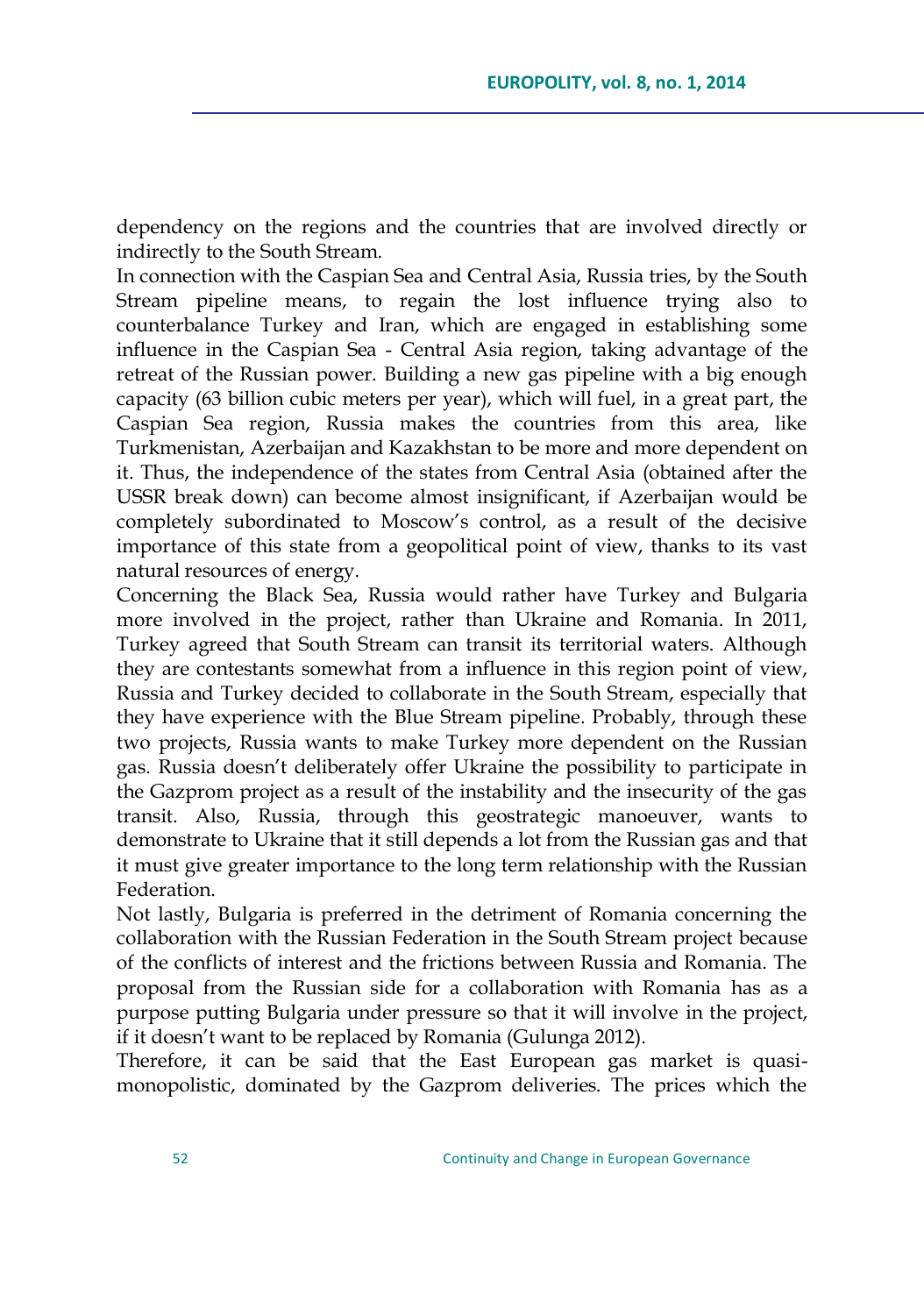eastern EU states pay for the Russian gas are, on average, with 15% bigger that those from the Western Europeans markets. According to Izvestia (January 2014), the average selling price of the Russian gas in Romania, in the first half of 2012, was of 431.8 \$ for 1000 cubic meters comparatively to 379.3\$ in Germany (Dudău 2014). Also, it can be said that the relationship between Germany and Russia is a major issue because Berlin takes care of its own interests and this can become a problem for Central and Eastern Europe (Chifu 2013, 82). The strengthening of the relationship with Russia takes place through the building of the North Stream pipeline through the bottom of the Baltic Sea. Through this pipeline, the Central and Eastern European states are excluded from the energy equation Berlin-Moscow.

### **4. CONCLUDING REMARKS**

In conclusion, it can be said that in her entirety, the Black Sea region constituted and will constitute a prioritary interest on the long run for the external policy of Romania. In this article, it was justified why Romania needs to enhance its geostrategic role in the Black Sea region.

The article pleads for the Black Sea Synergy project as it proposes themes that include all the domains as it was showed in the paper. Despite some seemingly failures, the Black Sea Synergy must remain of priority for Romania and to continue through cooperation initiatives in domains like energy, transport, environment and regional security. A successful external policy of Romania will have to consider the status as member of the European Union and NATO, to sustain the access of the opportunities which come from the East and must reinstate the Romanian diplomacy in the role of vector between East and West. Undoubtedly, energy is a very important issue and Romania has responsibilities in the framework of NATO and EU at the Black Sea. The energy security equation of the European Union is extremely complex and it definitely implies the Southern Corridor and in this context, it is relevant the way of approach and innovation of the relationships and Strategic Partnerships of Romania. This thing was realized by the EU in the frame of the successive and revised Energy Security Strategies.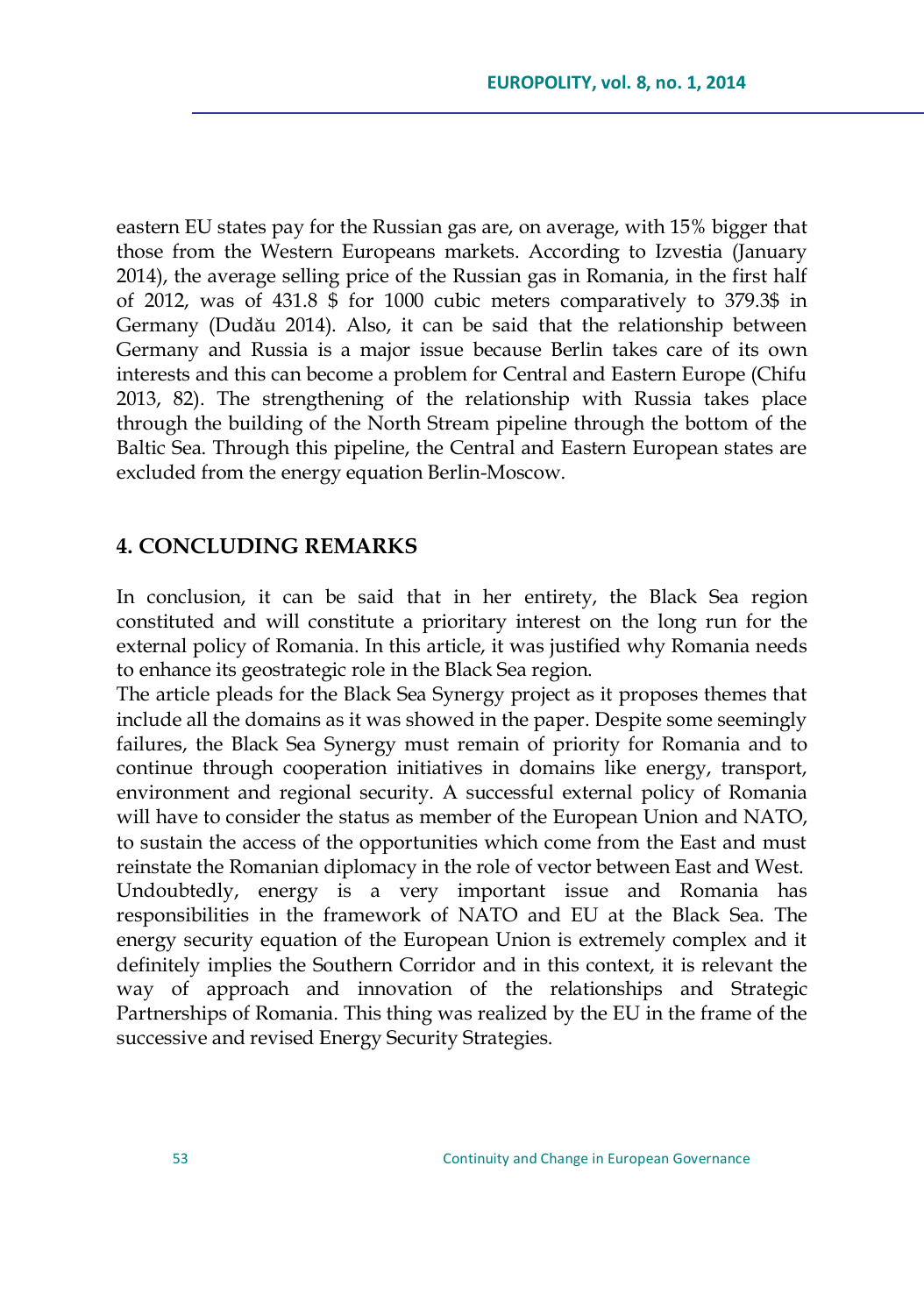## **LIST OF REFERENCES**

Books

Chifu, Iulian. 2013. *Gândire Strategică*. Bucharest: ISPRI.

Journal articles

- Georgescu, Radu. 2013. "Sinergia Mării Negre între mit şi realitate". Accessed April 23, 2014. [http://cursdeguvernare.ro/sinergia-marii-negre](http://cursdeguvernare.ro/sinergia-marii-negre-intre-mit-si-realitate.html)[intre-mit-si-realitate.html.](http://cursdeguvernare.ro/sinergia-marii-negre-intre-mit-si-realitate.html)
- Gulunga, Sergiu. 2012. "South Stream Interesele geostrategice ale Europei". Accessed April 15, 2014. [http://geopolitics.ro/south-stream](http://geopolitics.ro/south-stream-interesele-geostrategice-ale-europei/)[interesele-geostrategice-ale-europei/.](http://geopolitics.ro/south-stream-interesele-geostrategice-ale-europei/)
- Rădulescu, Marian. 2013. "O bună politică externă nu se face decât în baza unei bune politici interne". Accessed April 22, 2014. [http://romanian.ruvr.ru/2013\\_03\\_10/O-buna-politica-externa-nu-se-face](http://romanian.ruvr.ru/2013_03_10/O-buna-politica-externa-nu-se-face-decat-in-baza-unei-bune-politici-interne/)[decat-in-baza-unei-bune-politici-interne/.](http://romanian.ruvr.ru/2013_03_10/O-buna-politica-externa-nu-se-face-decat-in-baza-unei-bune-politici-interne/)

Articles in newspapers

- Diaconesu, Cristian. 2012. "România, de opt ani în NATO". *Evenimentul Zilei*, April 3. Accessed April 23, 2014. [http://www.evz.ro/romania-de](http://www.evz.ro/romania-de-opt-ani-in-nato-974995.html)[opt-ani-in-nato-974995.html.](http://www.evz.ro/romania-de-opt-ani-in-nato-974995.html)
- Dudău, Radu. 2014. "Opţiunile de securitate energetică a României: anul 2014 şi proiectele pieţei de gaze naturale". *Revista 22*, January 7. Accessed April 15, 2014. [http://www.revista22.ro/op539iunile-de-securitate](http://www.revista22.ro/op539iunile-de-securitate-energetica-a-romniei-anul-2014-537i-proiectele-pie539ei-de-gaze-naturale-36163.html)[energetica-a-romniei-anul-2014-537i-proiectele-pie539ei-de-gaze-naturale-](http://www.revista22.ro/op539iunile-de-securitate-energetica-a-romniei-anul-2014-537i-proiectele-pie539ei-de-gaze-naturale-36163.html)[36163.html.](http://www.revista22.ro/op539iunile-de-securitate-energetica-a-romniei-anul-2014-537i-proiectele-pie539ei-de-gaze-naturale-36163.html)

Press release

 Romania Ministry of Foreign Affairs. 2014. "Consultări ale secretarului de stat Bogdan Aurescu cu prim-adjunctul ministrului turkmen de externe, Vepa Hadjiev". Paper presented after the meeting between Romanian State Secretary and First Deputy Minister of Foreign Affairs of Turkmenistan, Bucharest, April 15. Accessed April 22, 2014. [http://www.mae.ro/node/26096/.](http://www.mae.ro/node/26096/)